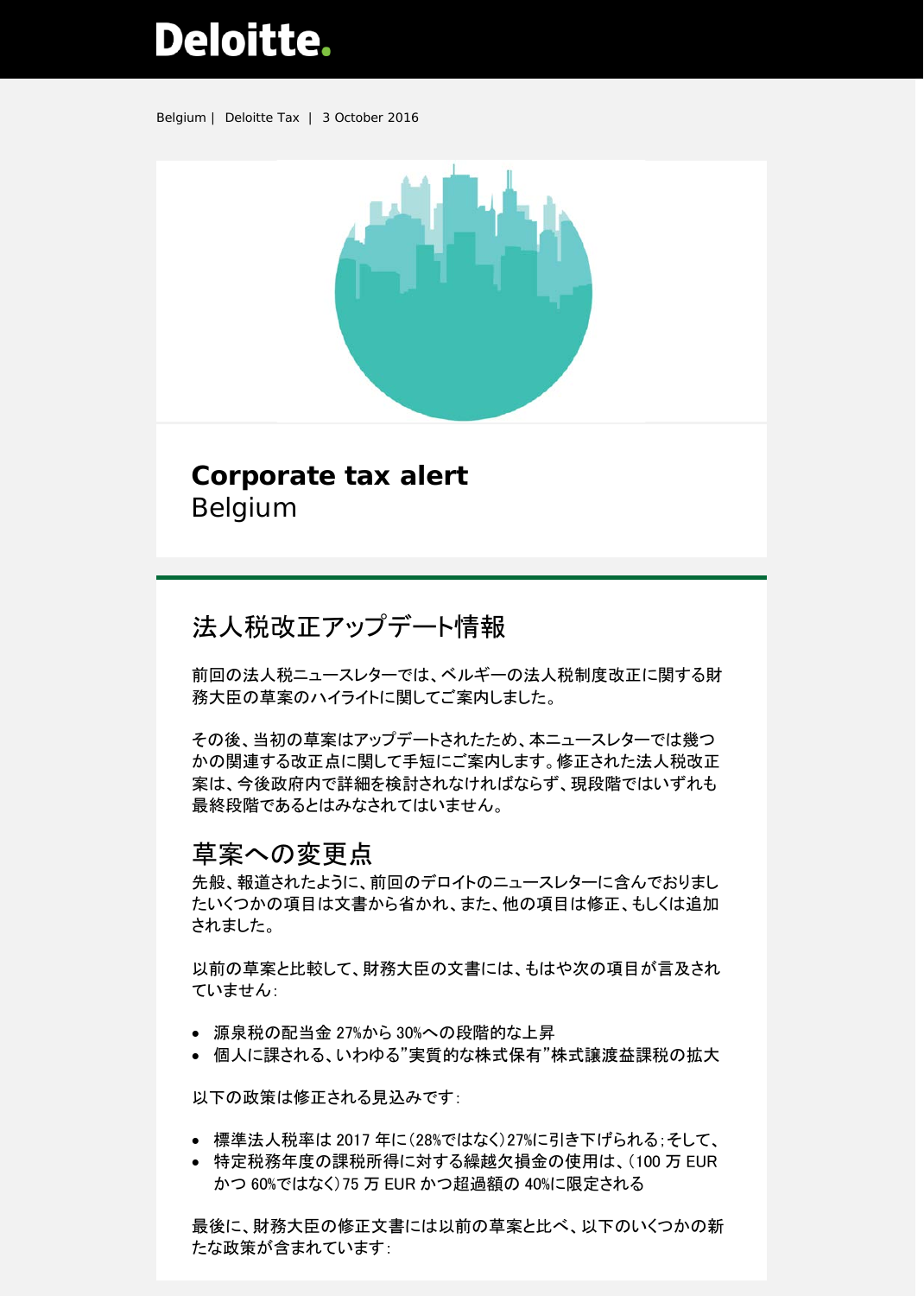- キャピタルゲイン(完全)免税のための最低株式保有要件の導入;
- 追加人員を雇用することに対する新たな税額控除(35%)
- リスクや負担に対する特定の引当金の控除に対する制限

## 次のステップ

財務大臣の修正プランは、政府内における詳細な議論のベースになります。 そのため法人税改正の最終形は現段階では不明瞭です。 法人税改正案のアップデートは追加詳細情報を入手次第ご案内します。

### お問合せ

本ニュースレターの内容についてお問い合わせ、国際税務・移転価格に関す る全般的なご相談は、下記の日系企業担当ビジネスタックスコーディネータ ーまでご連絡ください。

● ウィム・エイナッテン (Wim Eynatten) 法人税 パートナー : [weynatten@deloitte.com,](mailto:weynatten@deloitte.com) + 32 2 600 67 59

ニュースレターに関する日本語でのお問い合わせ、配信先の追加、配信停 止等につきましては、以下のジャパンデスク担当者までご連絡ください。

- 水越 徹 シニア・マネジャー [tomizukoshi@deloitte.com](mailto:tomizukoshi@deloitte.com), + 32 2 600 60 76
- 水野 美有紀 シニア・マネジメントアシスタント [mimizuno@deloitte.com,](mailto:mimizuno@deloitte.com) + 32 600 6017

以下の Deloitte のページもご覧ください: <http://www.deloitte.com/be/tax>

#### **Deloitte Academy Upcoming events**

27/10/2016 Deloitte Japanese Service Group Seminar 「デジタルは時代。全ての時代において大きな転換 を要す。貴社のどの部分の DNA でこの変化を促すべ きか?」、「(国際) 雇用再構築」、「ベルギーと EU の法人税情勢の最新情報」 [詳細・お申込み](mailto:mimizuno@deloitte.com?subject=OCT%20JSG%20Seminar%E3%81%8A%E5%95%8F%E5%90%88%E3%81%9B)

**[Replay past webinars](http://www2.deloitte.com/be/en/pages/tax/events/deloitte-academy-belgium-deloitte-belgium/Tax-Deloitte-Academy-Deloitte-Belgium/Replay-past-Webinars-Tax-Deloitte-Academy-Belgium.html)**